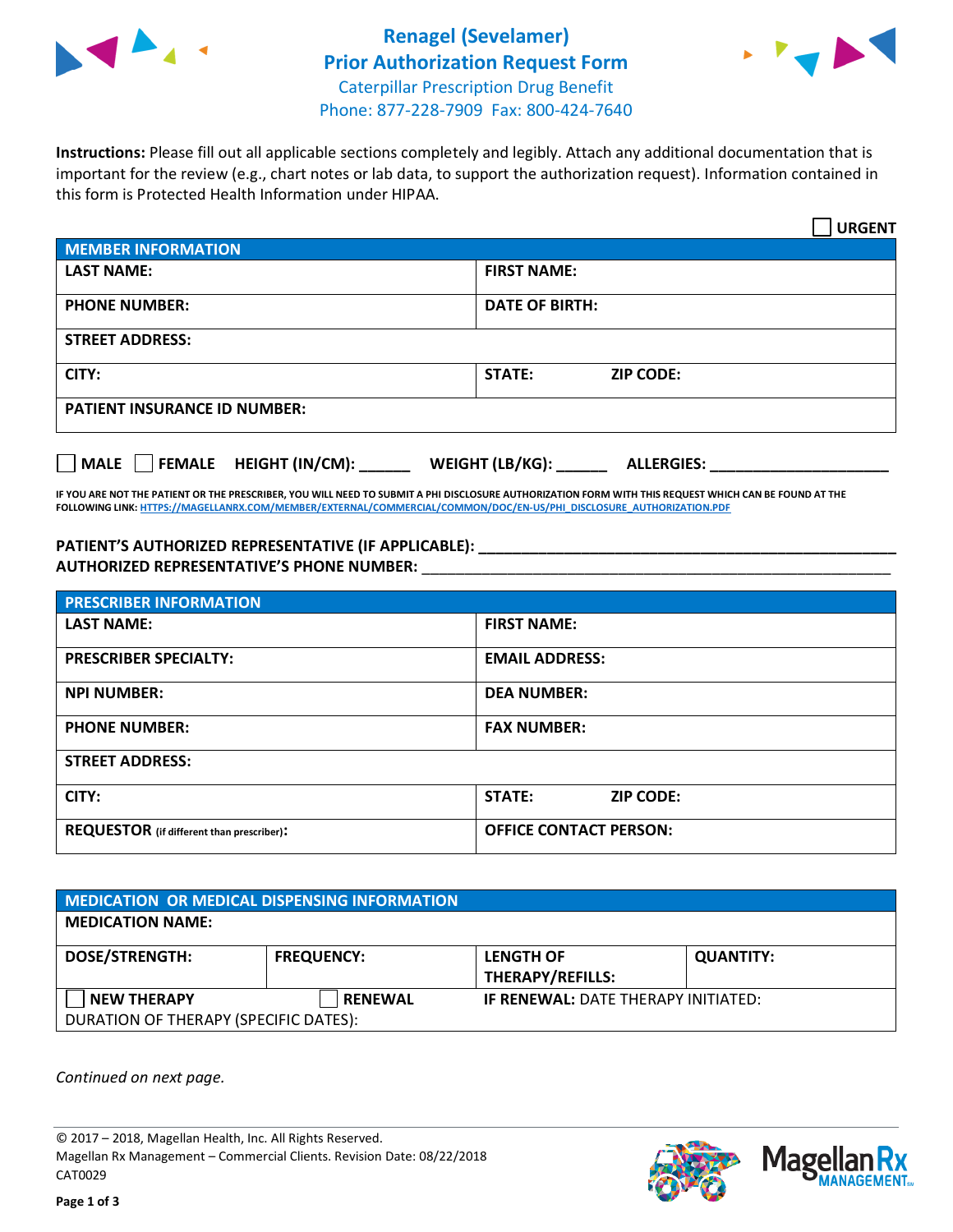



**Mage** 

**an Rx<br><sup>NAGEMENT...**</sup>

| <b>MEMBER'S LAST NAME:</b>                                                                                                                                                                                                                                                                                                              | <b>MEMBER'S FIRST NAME:</b>                    |                                                                                                                                                                                                                                                                                                                                                                                                                                                        |  |
|-----------------------------------------------------------------------------------------------------------------------------------------------------------------------------------------------------------------------------------------------------------------------------------------------------------------------------------------|------------------------------------------------|--------------------------------------------------------------------------------------------------------------------------------------------------------------------------------------------------------------------------------------------------------------------------------------------------------------------------------------------------------------------------------------------------------------------------------------------------------|--|
| 1. HAS THE PATIENT TRIED ANY OTHER MEDICATIONS FOR THIS CONDITION?                                                                                                                                                                                                                                                                      |                                                | YES (if yes, complete below)<br><b>NO</b>                                                                                                                                                                                                                                                                                                                                                                                                              |  |
| <b>MEDICATION/THERAPY (SPECIFY</b><br>DRUG NAME AND DOSAGE):                                                                                                                                                                                                                                                                            | <b>DURATION OF THERAPY (SPECIFY</b><br>DATES): | <b>RESPONSE/REASON FOR</b><br><b>FAILURE/ALLERGY:</b>                                                                                                                                                                                                                                                                                                                                                                                                  |  |
| <b>2. LIST DIAGNOSES:</b>                                                                                                                                                                                                                                                                                                               |                                                | <b>ICD-10:</b>                                                                                                                                                                                                                                                                                                                                                                                                                                         |  |
| $\Box$ Post-gastric bypass surgery<br>□ Stage 3 to 6 chronic kidney disease (CKD)<br>□ Other diagnosis:<br>PRIOR AUTHORIZATION.                                                                                                                                                                                                         | ICD-10                                         | 3. REQUIRED CLINICAL INFORMATION: PLEASE PROVIDE ALL RELEVANT CLINICAL INFORMATION TO SUPPORT A                                                                                                                                                                                                                                                                                                                                                        |  |
| <b>Clinical Information:</b>                                                                                                                                                                                                                                                                                                            |                                                |                                                                                                                                                                                                                                                                                                                                                                                                                                                        |  |
| Is the requested medication being prescribed by a nephrologist? $\square$ Yes $\square$ No                                                                                                                                                                                                                                              |                                                |                                                                                                                                                                                                                                                                                                                                                                                                                                                        |  |
| No<br>Does the patient have one of the following lab measures? $\Box$ Yes $\Box$ No<br>• Calcium and phosphorus product greater than 55mg2/dL2<br>not being treat<br>corrected calcium levels of 8.4 mg/dL or greater<br>• Serum phosphorus levels greater than 6.0 mg/dL (or maximum per lab facility)<br>Please provide documentation |                                                | Has the patient had a trial and inadequate response or intolerance to calcium acetate tablets or capsules? $\Box$ Yes $\Box$<br>• Corrected serum calcium level greater than or equal to 9.5 mg/dL (or maximum per lab facility) and the patient is<br>• Parathyroid hormone (PTH) less than 150 pg/ml (or less than 2 times the upper limit of normal) in a patient with                                                                              |  |
| physician feels is important to this review?                                                                                                                                                                                                                                                                                            |                                                | Are there any other comments, diagnoses, symptoms, medications tried or failed, and/or any other information the                                                                                                                                                                                                                                                                                                                                       |  |
| Please note: Not all drugs/diagnosis are covered on all plans. This request may be denied unless all required<br>information is received.                                                                                                                                                                                               |                                                |                                                                                                                                                                                                                                                                                                                                                                                                                                                        |  |
| the Health Plan, insurer, Medical Group or its designees may perform a routine audit and request the medical<br>information necessary to verify the accuracy of the information reported on this form.                                                                                                                                  |                                                | ATTESTATION: I attest the information provided is true and accurate to the best of my knowledge. I understand that                                                                                                                                                                                                                                                                                                                                     |  |
| Prescriber Signature or Electronic I.D. Verification:                                                                                                                                                                                                                                                                                   |                                                | Date:                                                                                                                                                                                                                                                                                                                                                                                                                                                  |  |
| and arrange for the return or destruction of these documents.                                                                                                                                                                                                                                                                           |                                                | CONFIDENTIALITY NOTICE: The documents accompanying this transmission contain confidential health information that is legally privileged. If<br>you are not the intended recipient, you are hereby notified that any disclosure, copying, distribution, or action taken in reliance on the contents<br>of these documents is strictly prohibited. If you have received this information in error, please notify the sender immediately (via return FAX) |  |
| © 2017 - 2018, Magellan Health, Inc. All Rights Reserved.                                                                                                                                                                                                                                                                               |                                                |                                                                                                                                                                                                                                                                                                                                                                                                                                                        |  |

CAT0029

Magellan Rx Management – Commercial Clients. Revision Date: 08/22/2018